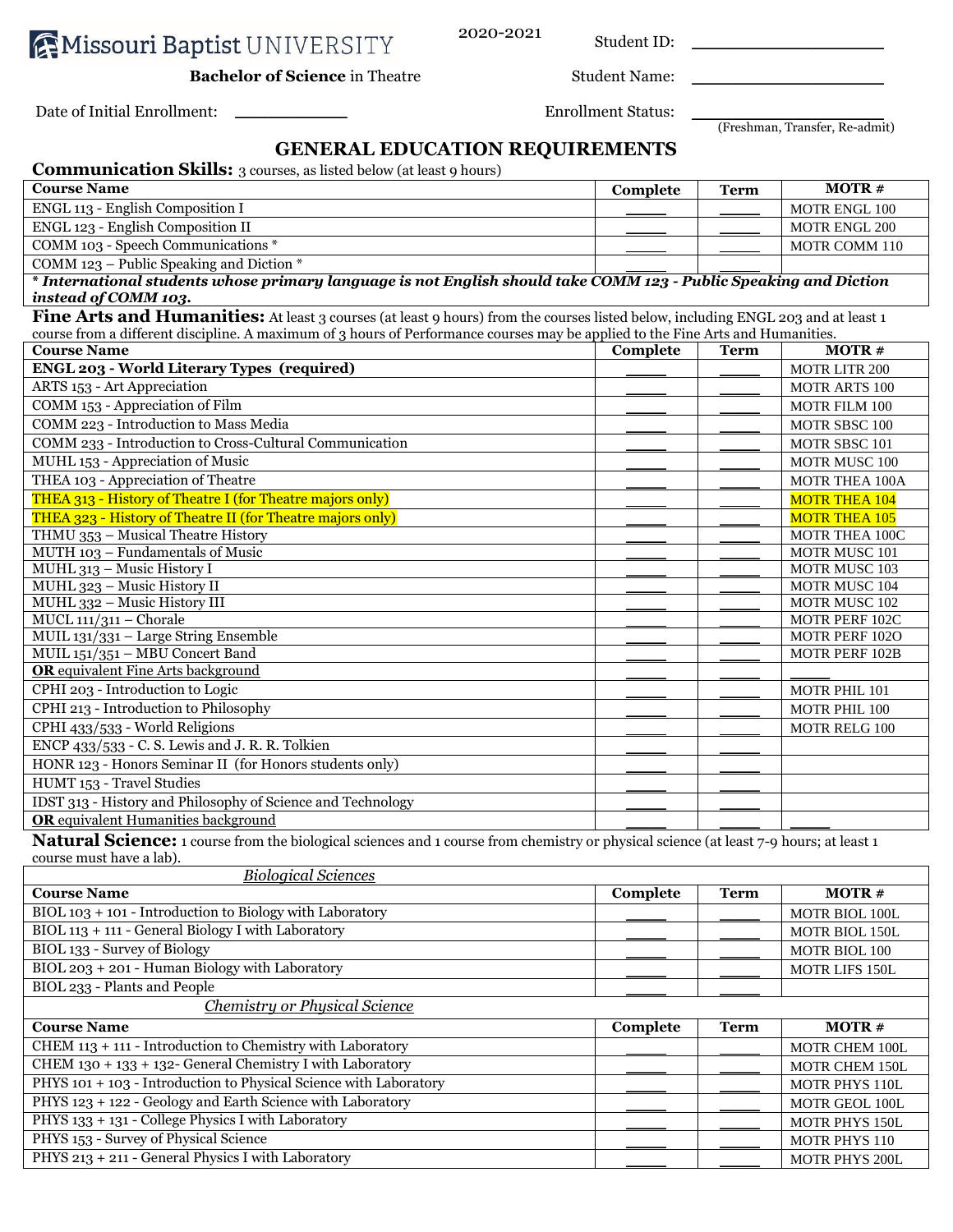| <b>Course Name</b>                                                                   | Complete | Term | $MOTR \#$     |
|--------------------------------------------------------------------------------------|----------|------|---------------|
| MATH 123 - Contemporary College Mathematics                                          |          |      | MOTR MATH 120 |
| MATH 133 - College Algebra                                                           |          |      | MOTR MATH 130 |
| MATH 155 - Precalculus                                                               |          |      | MOTR MATH 150 |
| <b>OR</b> a course with either MATH 133 or MATH 155 as prerequisite (Type Name Here) |          |      |               |

**Social and Behavioral Sciences:** 3 courses from at least two of the following disciplines as listed below, including U.S. & MO Constitution course: (at least 9 hours)

| <b>Course Name</b>                                                  | Complete | <b>Term</b> | $MOTR \#$            |
|---------------------------------------------------------------------|----------|-------------|----------------------|
| POLS 103 - U.S. and Missouri Government and Constitution (required) |          |             | <b>MOTR POSC 101</b> |
| ECON 103 - Survey of Economics for Non-Business Majors              |          |             | <b>MOTR ECON 100</b> |
| ECON 113 - Macroeconomics                                           |          |             | <b>MOTR ECON 101</b> |
| ECON 123 - Microeconomics                                           |          |             | <b>MOTR ECON 102</b> |
| EDGE 203 - Introduction to World Geography                          |          |             | MOTR GEOG 101        |
| HIWO 113 - World History I                                          |          |             | <b>MOTR HIST 201</b> |
| HIWO 123 - World History II                                         |          |             | <b>MOTR HIST 202</b> |
| HIUS 213 - United States History I                                  |          |             | <b>MOTR HIST 101</b> |
| HIUS 223 - United States History II                                 |          |             | MOTR HIST 102        |
| HONR 123 - Honors Seminar II (for Honors students only)             |          |             |                      |
| POLS 123 - State And Local Government                               |          |             |                      |
| PSYC 133 - General Psychology                                       |          |             | <b>MOTR PSYC 100</b> |
| PSYC 313 - Human Growth and Development                             |          |             | <b>MOTR PSYC 200</b> |
| SOCO 113 - Introduction to Sociology                                |          |             | <b>MOTR SOCI 101</b> |
| SOCO 323 - Marriage and the Family                                  |          |             |                      |
| SOCO 353 - Cultural Anthropology                                    |          |             | <b>MOTR ANTH 201</b> |
| SOCO 413 - Race and Ethnic Relations                                |          |             | <b>MOTR SOCI 202</b> |
| SOHI 213 - Worldview and Social Issues                              |          |             | <b>MOTR SOCI 201</b> |

**Associate of Arts Degree:** \_\_\_\_\_ **Received from:** \_\_\_\_\_ **Date:** \_\_\_\_\_

(Degree must meet MO\_CBHE requirements for general education as established 10/87)

### **DEGREE REQUIREMENTS**

| <b>Humanities:</b> 2 courses, as listed below (6 hours)                                  |          |             |       |
|------------------------------------------------------------------------------------------|----------|-------------|-------|
| <b>Course Name</b>                                                                       | Complete | <b>Term</b> | Grade |
| CBIB 113 - Old Testament History OR CBIB 213 - Old Testament Theology                    |          |             |       |
| CBIB 123 - New Testament History OR CBIB 223 - New Testament Theology                    |          |             |       |
| <b>Natural Sciences and Mathematics:</b> 3 courses from the following (at least 9 hours) |          |             |       |
| <b>Course Name</b>                                                                       | Complete | <b>Term</b> | Grade |
| MATH 243 - Probability and Statistics<br><b>MOTR MATH 110</b>                            |          |             |       |
| Additional Math or Natural Science Beyond Gen. Ed. Req. (Type Course Name Here)          |          |             |       |
| Additional Math or Natural Science Beyond Gen. Ed. Req. (Type Course Name Here)          |          |             |       |
| <b>Health and Sport Sciences: 3 hours</b>                                                |          |             |       |
| <b>Course Name</b>                                                                       | Complete | Term        | Grade |
| KHSC 333 - Health and Wellness                                                           |          |             |       |
| Technology and Information Literacy: One course from the following (at least 3 hours)    |          |             |       |
| <b>Course Name</b>                                                                       | Complete | <b>Term</b> | Grade |
| BCIS 103 - Survey of Computing                                                           |          |             |       |
| EDUC 373 - Technology and Instructional Media                                            |          |             |       |
| <b>OR</b> Proof of demonstrated competency by exam testing out (Type Exam Here)          |          |             |       |
| <b>Interdisciplinary Studies:</b> 2 courses (3-4 hours)                                  |          |             |       |
| <b>Course Name</b>                                                                       | Complete | <b>Term</b> | Grade |
| IDST 101 - Collegiate Seminar* OR HONR 111 - Honors Seminar I**                          |          |             |       |
| <b>OR</b>                                                                                |          |             |       |
| IDST 200 - Transfer Student Orientation (Transfer Students Only)                         |          |             |       |
| <b>AND</b>                                                                               |          |             |       |

IDST 403 - World Citizen OR HONR 413 - Honors Senior Seminar\*\*

\* Required for students entering MBU as freshman

\*\* For Honors Students Only